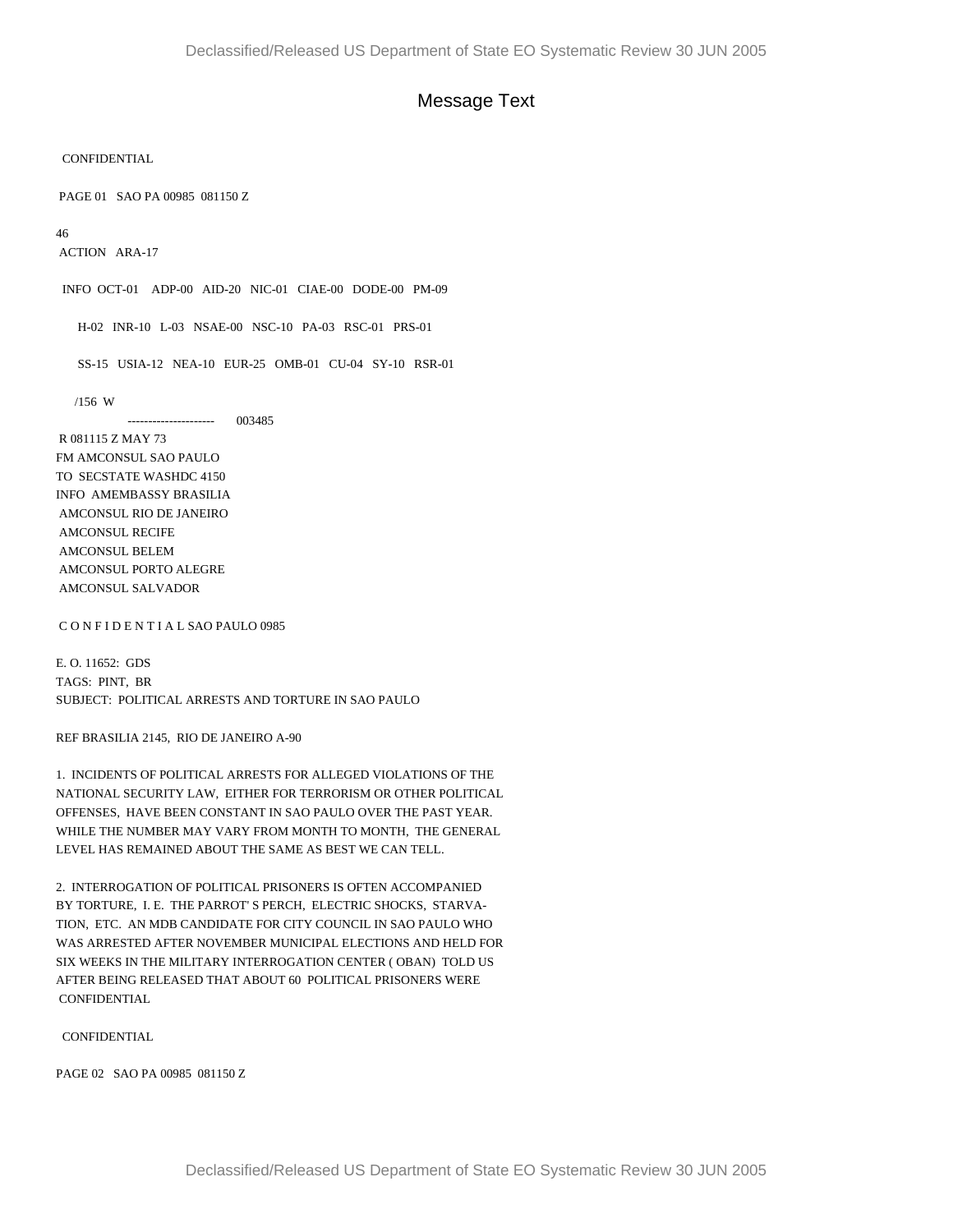KEPT AT INTERROGATION CENTER, ITS APPROXIMATE CAPACITY, DURING MOST OF HIS TIME THERE. MANY WERE PLAINLY INVOLVED IN SUBVERSIVE ACTIVITIES BUT OTHERS APPEARED TO BE ONLY POLITICAL IDEALISTS OPPOSED TO THE REGIME. ALL WERE SUBJECTED TO SOME FORM OF TORTURE. HE HIMSELF WAS NOT ABUSED SINCE AS A LEGITIMATE POLITICIAN AND MAN OF MEANS HE WAS NOT " TORTURABLE".

3. ANOTHER SOURCE, A PROFESSIONAL INFORMER AND INTERROGATOR WORKING FOR THE MILITARY INTELLIGENCE CENTER IN OSASCO ( INDUSTRIAL SUBURB OF SAO PAULO,) TOLD US ON APRIL 24 OF HIS OWN " COUNTER- SUBVERSIVE" ACTIVITIES. HE EXPLAINED HOW HE HAD BROKEN A " COMMUNIST" RING INVOLVING A CIVIL POLICE OFFICER. THE OFFICER WAS PERSUADED TO TALK BY ATTACHING ELECTRICAL SHOCK DEVICES TO HIS EARS AND TOLD OF HIS CONNECTION WITH A GIRL FRIEND WHO WAS PROMPTLY PICKED UP. SHE WAS UNCOOPERATIVE, HOW-EVER, SO SHE WAS PUT ON THE PARROT' S PERCH FOR 43 HOURS WITHOUT FOOD OR WATER. THIS BROKE HER, OUR SOURCE SAID. TORTURE IN ONE FORM OR ANOTHER WAS COMMON PRACTICE IN INTERROGATION IN OSASCO. HE ALSO GAVE FIRST- HAND ACCOUNT OF KILLING A SUBERSIVE SUSPECT, WHICH HE CALLED " SEWING" THE SUSPECT UP, I. E. SHOOTING HIM FROM HEAD TO TOES WITH AUTOMATIC WEAPON. ( FOR DETAILS SEE MEMORANDUM OF THIS CONVERSATION DATED APRIL 26). OVER THE PAST YEAR VARIOUS SECURITY OFFICIALS HAVE CONFIRMED TO US THAT SUSPECTED TERRORISTS ARE KILLED AS MATTER OF STANDARD PRACTICE. WE ESTIMATE PROBABLY AS MANY AS TWELVE HAVE BEEN KILLED IN PAST YEAR IN SAO PAULO AREA.

4. WHILE LEVEL OF POLITICAL ARRESTS AND TORTURE HAS REMAINED MORE OR LESS CONSTANT, THE CONCERN OVER REPRESSION IN SAO PAULO HAS REACHED IN RECENT WEEKS ITS HIGHEST POINT IN YEAR OR SO. FROM TIME TO TIME REPRESSIVE TACTICS OF SECURITY SER-VICES AFFECT A PERSON WHO HAS TIES TO THE CHURCH, THE POLITICAL CLASS OR OTHER ELITE GROUPS AND THUS WAKENS INTER-EST IN THIS SUBJECT. THIS WAS THE CASE TWO YEARS AGO WHEN THE POLICE ARRESTED A PRIEST AND HIS ASSISTANT AND FIRST BROUGHT CARDINAL ARNS INTO OPEN OPPOSITION TO THE REGIME. IT HAS HAPPENED AGAIN IN RECENT WEEKS IN SAO PAULO WITH THE VANNUCHI CASE. THE DISAPPEARANCE AND DEATH OF VANNUCHI FOR THE FIRST TIME IN SEVERAL YEARS AROUSED THE STUDENT BODY IN SAO PAULO AND THEY ENLISTED THE ASSISTANCE OF CARDINAL ARNS AND OTHER CATHOLIC LEADERS IN PUBLICIZING HIS DEATH ( SAO PAULO' S **CONFIDENTIAL** 

## **CONFIDENTIAL**

PAGE 03 SAO PA 00985 081150 Z

 687 AND 803). THIS CONCERN IS STILL VERY MUCH ALIVE AND STU-DENT LEADERS HAVE BEEN SOLICITING BISHOPS AROUND THE STATE TO ENGAGE IN A SERIES OF MASSES LAMENTING HIS DEATH.

5. CONCERN HAS NOW SPREAD BEYOND CHURCH AND STUDENT CIRCLES AND REAWAKENED WIDER INTEREST IN THE REPRESSION TACTICS OF THE REGIME. FOR EXAMPLE, ROBERTO AND RICARCO CIVITA, OWNERS OF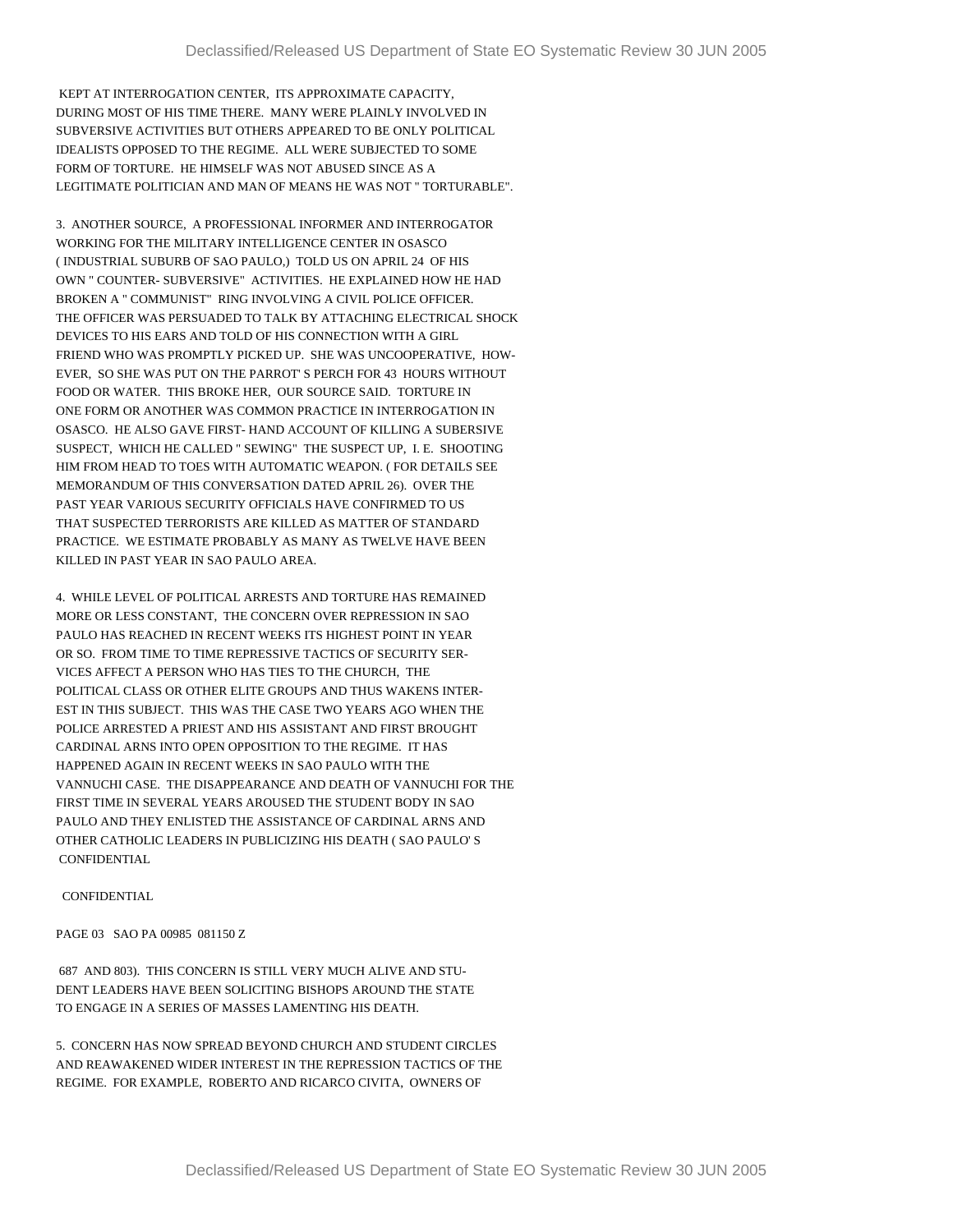EDITORA BRIL, BRAZIL' S LARGEST AND MOST INFLUENTIAL PUB-LISHING HOUSE, TOLD OUR BPAO LAST WEEK THAT STUDENT UNREST " IS HIGHEST IN OVER TWO YEARS." SECURITY FORCES HAD RAIDED THE UNIVERSITY OF SAO PAULO AND ARRESTED A NUMBER OF STUDENTS. WHEN SUCH OPPRESSION OCCURRED, THERE WERE BOUND TO BE MIS-TAKES. CARDINAL ARNS WAS VERY CONCERNED AND ROBERTO CIVITA PREDICTED A " MASS TO END ALL MASSES" TO LAMENT VIOLATION OF HUMAN RIGHTS IN BRAZIL. ( COMMENT: THIS IS PROBABLY EXAGGERATED, BUT MANY BISHOPS IN SAO PAULO INTEND TO FOCUS ON THIS ISSUE IN CONNECTION WITH 25 TH ANNIVERSARY THIS YEAR OF UNIVERSAL DECLARATION OF RIGHTS OF MAN OF WHICH BRAZIL IS SIGNATORY.) RICARDO CIVITA OBSERVED THAT MILITARY GOVERNMENTS IN PAST HAD RELINQUISHED POWER, BUT THIS ONE HAD ACQUIRED A TASTE FOR KEEPING IT. BOTH CIVITAS EMPHASIZED THAT THEIR EDITORIAL STAFFS WERE DEMORALIZED BECAUSE REGIME PROHIBITED THEM FROM PUBLISH-ING ANYTHING OF SIGNIFICANCE. ROBERTO SAID HE DREADED DAY WHEN HIS YOUNG SON ASKED " WHAT IS FREEDOM, DADDY?"

4. OTHER SOURCES HAVE ALSO INDICATED TO US INCREASING CONCERN OVER THE POLITICAL SITUATION IN BRAZIL. FORMER PRESIDENT JANIO QUADROS TOLD US RECNTLY THAT HE EXPECTS A PERIOD OF HIGH TEN-SION OVER THE NEXT 90 DAYS. HE CLAIMS THAT AT LEAST ONE FOUR-STAR GENERAL SHARES THIS VIEW. QUADROS NOTED THAT THIS FEELING HAD ONLY RECENTLY DEVEOPED AND THAT A MONTH BEFORE, HE HAD PREDICTED A SMOOTH PRESIDENTIAL SUCCESSION AND A TRANQUIL YEAR IN BRAZIL.

5. HENCE WE FIND THAT IN SAO PAULO REPRESSION HAS AGAIN BECOME A LIVE ISSUE WHICH CONCERNS A WIDE NUMBER OF LEADERS WHO ARE UNABLE TO EXPLAIN REPRESSIVE PRACTICES AT A TIME WHEN THE REGIME IS MORE STABLE THAN EVER. WHATEVER THE EXPLANATION, THE FEELING HERE IS THAT THIS ADDS A DISTURBING ELEMENT IN A CLIMATE WHICH COULD BECOME TENSE OVER THE SUCCESSION QUESTION. BUT THE RENEWED INTEREST IN REPRESSION DOES NOT MEAN THAT IN **CONFIDENTIAL** 

## CONFIDENTIAL

PAGE 04 SAO PA 00985 081150 Z

 SAO PAULO THERE HAS BEEN ANY REAL INCREASE, AND IN FACT THER MAY HAVE BEEN A SLIGHT DECREASE, IN POLITICAL ARRESTS AND TORTURE. **CHAPIN** 

 CONFIDENTIAL NMAFVVZCZ

\*\*\* Current Handling Restrictions \*\*\* n/a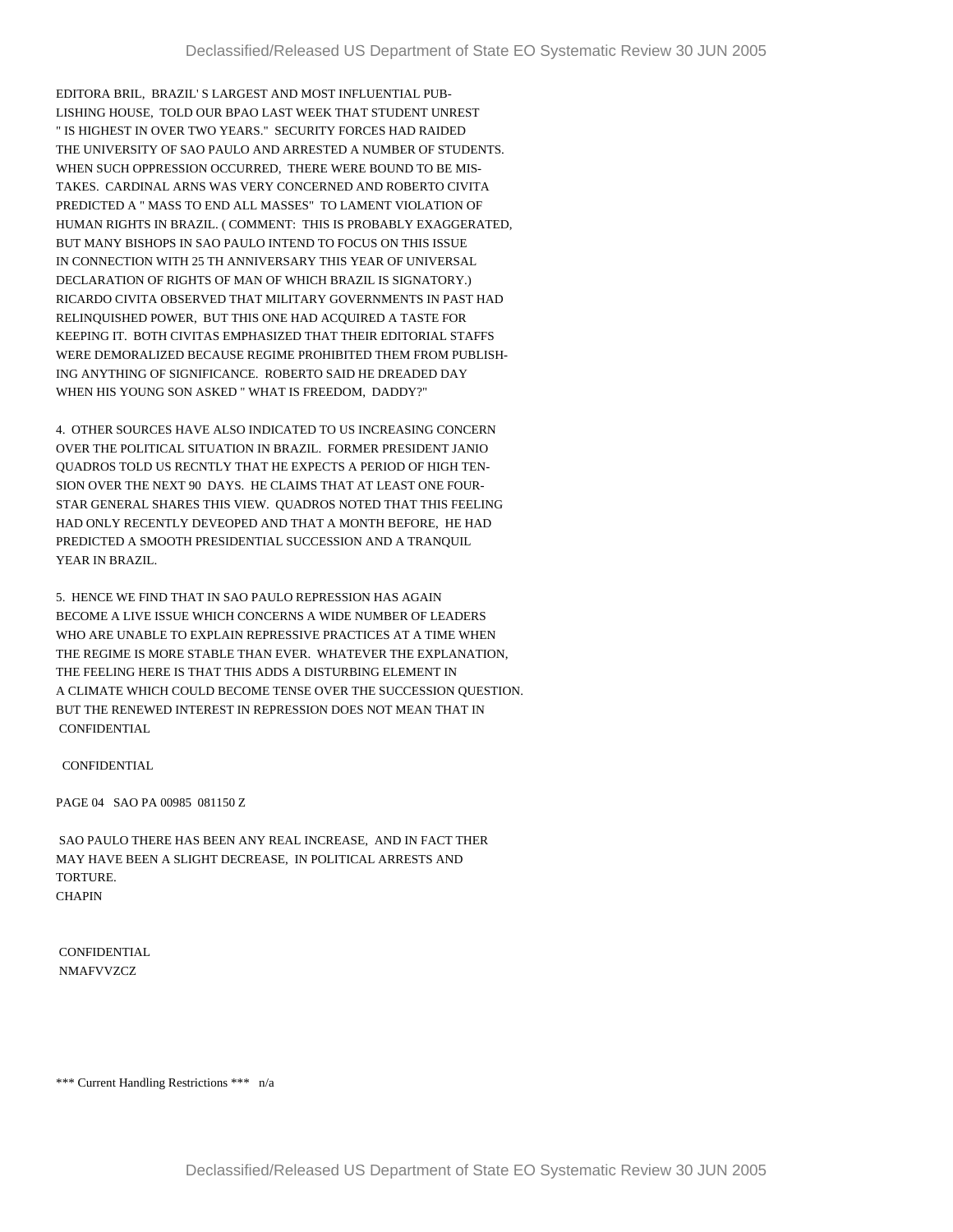\*\*\* Current Classification \*\*\* CONFIDENTIAL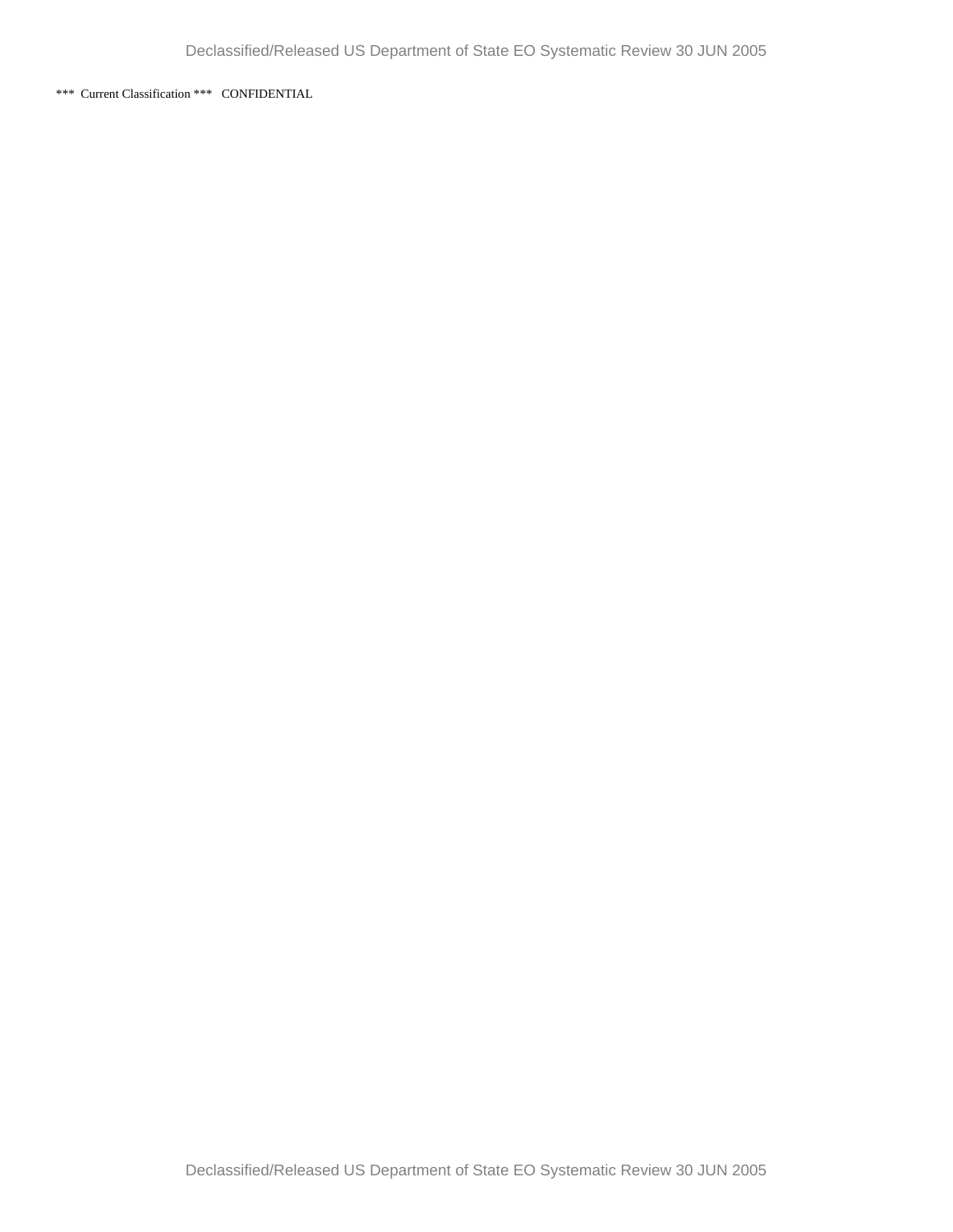## Message Attributes

**Automatic Decaptioning:** X **Capture Date:** 01 JAN 1994 **Channel Indicators:** n/a **Current Classification:** UNCLASSIFIED **Concepts:** n/a **Control Number:** n/a **Copy:** SINGLE **Draft Date:** 08 MAY 1973 **Decaption Date:** 01 JAN 1960 **Decaption Note: Disposition Action:** RELEASED **Disposition Approved on Date: Disposition Authority:** kelleyw0 **Disposition Case Number:** n/a **Disposition Comment:** 25 YEAR REVIEW **Disposition Date:** 28 MAY 2004 **Disposition Event: Disposition History:** n/a **Disposition Reason: Disposition Remarks: Document Number:** 1973SAOPA00985 **Document Source:** CORE **Document Unique ID:** 00 **Drafter:** n/a **Enclosure:** n/a **Executive Order:** GDS **Errors:** n/a **Film Number:** n/a **From:** SAO PAULO **Handling Restrictions:** n/a **Image Path: ISecure:** 1 **Legacy Key:** link1973/newtext/t19730539/aaaaikyu.tel **Line Count:** 161 **Locator:** TEXT ON-LINE **Office:** ACTION ARA **Original Classification:** CONFIDENTIAL **Original Handling Restrictions:** n/a **Original Previous Classification:** n/a **Original Previous Handling Restrictions:** n/a **Page Count:** 3 **Previous Channel Indicators: Previous Classification:** CONFIDENTIAL **Previous Handling Restrictions:** n/a **Reference:** n/a **Review Action:** RELEASED, APPROVED **Review Authority:** kelleyw0 **Review Comment:** n/a **Review Content Flags: Review Date:** 23 OCT 2001 **Review Event: Review Exemptions:** n/a **Review History:** RELEASED <23-Oct-2001 by kelleyw0>; APPROVED <30-Oct-2001 by kelleyw0> **Review Markings:**  Declassified/Released US Department of State EO Systematic Review 30 JUN 2005 **Review Media Identifier: Review Referrals:** n/a **Review Release Date:** n/a **Review Release Event:** n/a **Review Transfer Date: Review Withdrawn Fields:** n/a **Secure:** OPEN **Status:** <DBA CORRECTED> mcm 980107 **Subject:** POLITICAL ARRESTS AND TORTURE IN SAO PAULO REF BRASILIA 2145, RIO DE JANEIRO A-90 **TAGS:** PINT, BR, PINT **To:** ARA BELEM BRASILIA PORTO ALEGRE RECIFE RIO DE JANEIRO SALVADOR